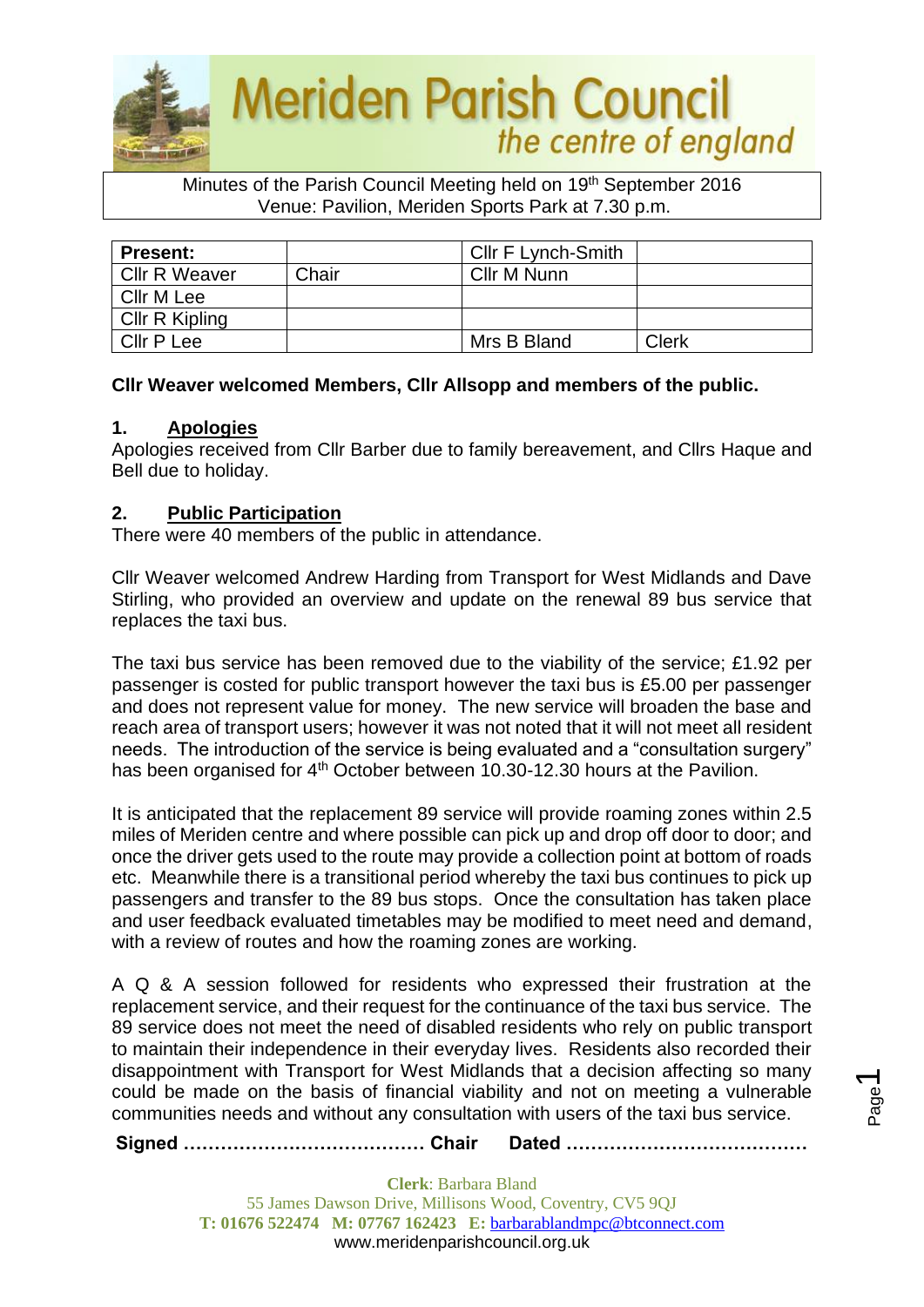

A spokesperson for the residents summed up the issues with an impassioned plea for the reinstatement of the taxi bus that enables the access to lunch clubs, friendship groups and other social engagement opportunities; instead of social exclusion and isolation.

Chair invited Cllr Nunn to provide an overview of this recent 82 service survey to Transport for West Midlands. Summarising Cllr Nunn advised that 33% of users are disabled; the 82 bus service is unreliable and infrequent; residents rely on this service to attend health appoints at Solihull hospital, to get to the workplace and college; all of which give rise to levels of stress and anxiety when resulting in late attendance due to unreliability of service. With the 900 service being removed from Millisons Wood, the 82 service is the only public transport available to access Coventry, but not without a mile and quarter walk to nearest bus stop. Cllr Nunn advised he had drafted a letter and invited Members comments with a view to sending this to Diamond Buses, the operator of the 82 service.

Cllr Weaver thanked Cllr Nunn, Transport for West Midlands representatives and residents for attending tonight's meeting. Valid concerns and issues have been raised on all services with actions to be reported at the consultation surgery on 4<sup>th</sup> October. Additionally the Parish Council formally invite Transport for West Midlands Director and Mr Harding to return, and attend November's full council meeting to update Councillors on the evaluation of the 89 service, resident feedback at October's surgeries, reinstatement of the taxi bus, and/or options for a transport service that will meet the need of Meriden's senior and vulnerable residents.

**Action: The clerk, Cllr Weaver and Cllr Nunn to attend the consultation surgery on 4th October. The clerk to invite Transport for West Midlands representatives to Parish Council meeting on 21st November. The clerk to write to Transport for West Midlands Director to meet with residents and attend October's surgery and November's council meeting. Cllr Nunn to send the draft letter to Diamond Buses regarding the 82 service and survey feedback.**

There was a five minute break for Messrs Harding and Stirling to leave, along with residents who attended specifically to raise their concerns for the removal of the taxi bus and replacement 89 service.

Chair welcomed Stacey Cooper and Dean Weston from Severn Trent Water who wish to speak to Members regarding access to the Green for the purposes of a mains water supply.

Mr Cooper addressed Members and advised of the current situation being an application to STWA made by the Agent for the old News Express development of three flats and retail premises for a mains water supply to the newly refurbishment accommodation.

**Signed ………………………………… Chair Dated …………………………………**

Page  $\boldsymbol{\sim}$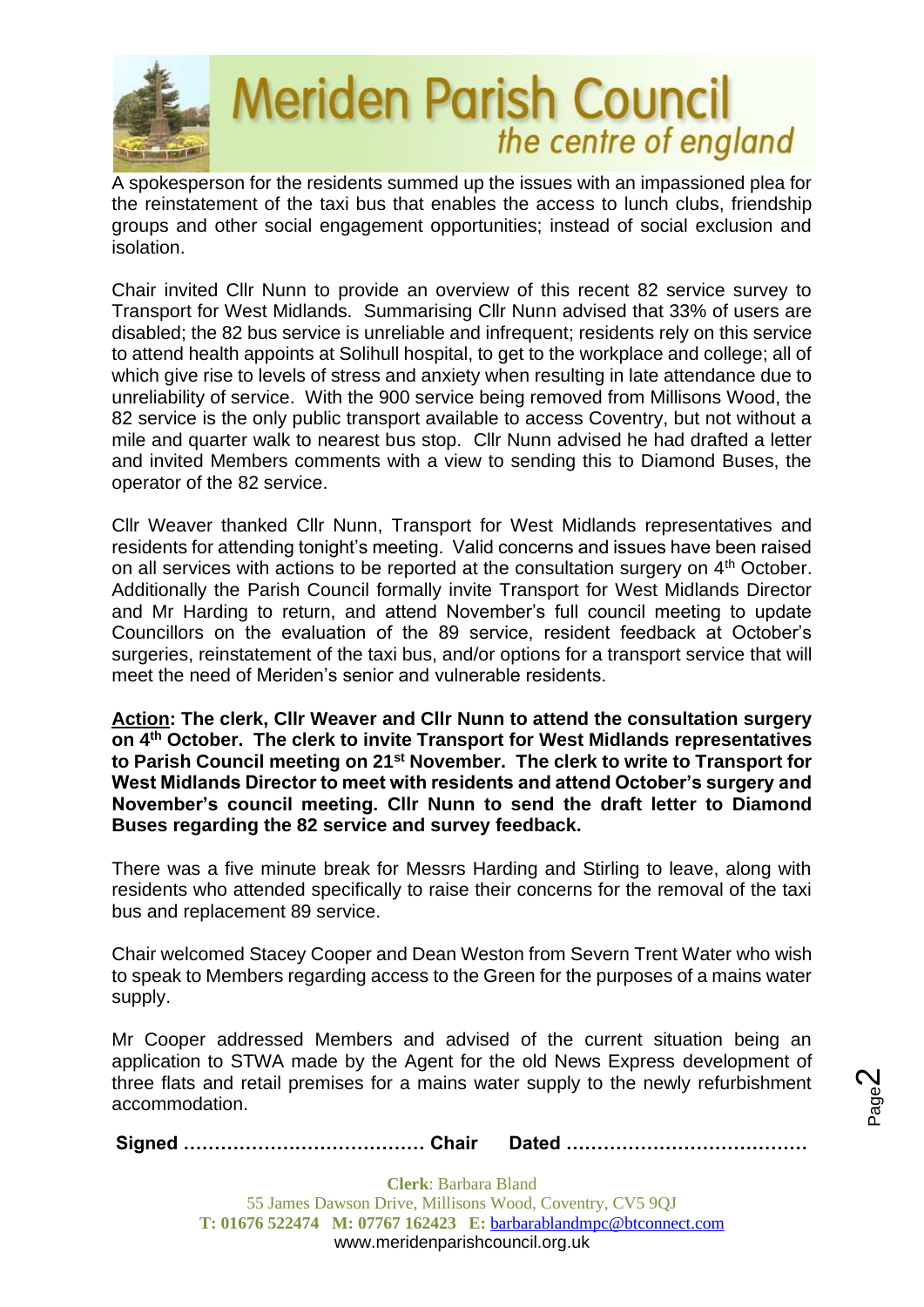

The existing supply does not have sufficient flow for the increased number of flats. Requests have been made to the Parish Council during the last couple of months for access to and permission for the digging of a trench across the Green and laying new pipework to connect into mains located in the layby of Main Road immediately adjacent to the Green. The trench would run between the Cyclists Memorial and the flag pole. The Parish Council owns the Green which is a designated heritage asset (Scheduled Ancient Monument, listed buildings, Conservation Area). On this basis the Parish Council continues to resist any work to the Green that may effect long term disturbance to the Memorial Sites.

STWA proposed two options (i) the digging of a 2m x 3m hole that a pipe may be connected to the carriageway, with costs for reinstatement of the Green or (ii) access from the carriageway via the roundabout and service road. Plans were left with Council for further consideration and decision to resolve the issue presented.

Chair thanked Messrs Cooper and Weston for their attendance advising Council of the situation, and they left the meeting.

Members considered the options without resolution. Neither option was ideal and further advice was needed as to the legal position of digging up a heritage site and Members approved the clerk's recommendation of speaking to Solihull MBC Conservation officers.

**Action: The clerk to contact Martin Saunders, SMBC. The clerk to appraise STWA of outcome. The clerk to forward all correspondence to Councillors for their comments.**

# **3. Declarations of Interest**

3a To declare any personal interests in items on the agenda and their nature. Nothing to declare.

Cllr Kipling stated his interest in a recent planning application as the applicant is known to him, and in his capacity as Chair of planning committee all comments will be processed by Vice Chair of Council.

3b To declare any prejudicial interests in items on the agenda and their nature Nothing to declare.

## **4. Minutes**

The minutes of the Parish Council meeting held on 18th July 2016, circulated prior to meeting, were considered and agreed.

**IT WAS RESOLVED** Cllr Kipling proposed acceptance of the minutes of Parish Council meeting held on 18th July 2016, seconded by Cllr P Lee.

**Signed ………………………………… Chair Dated …………………………………**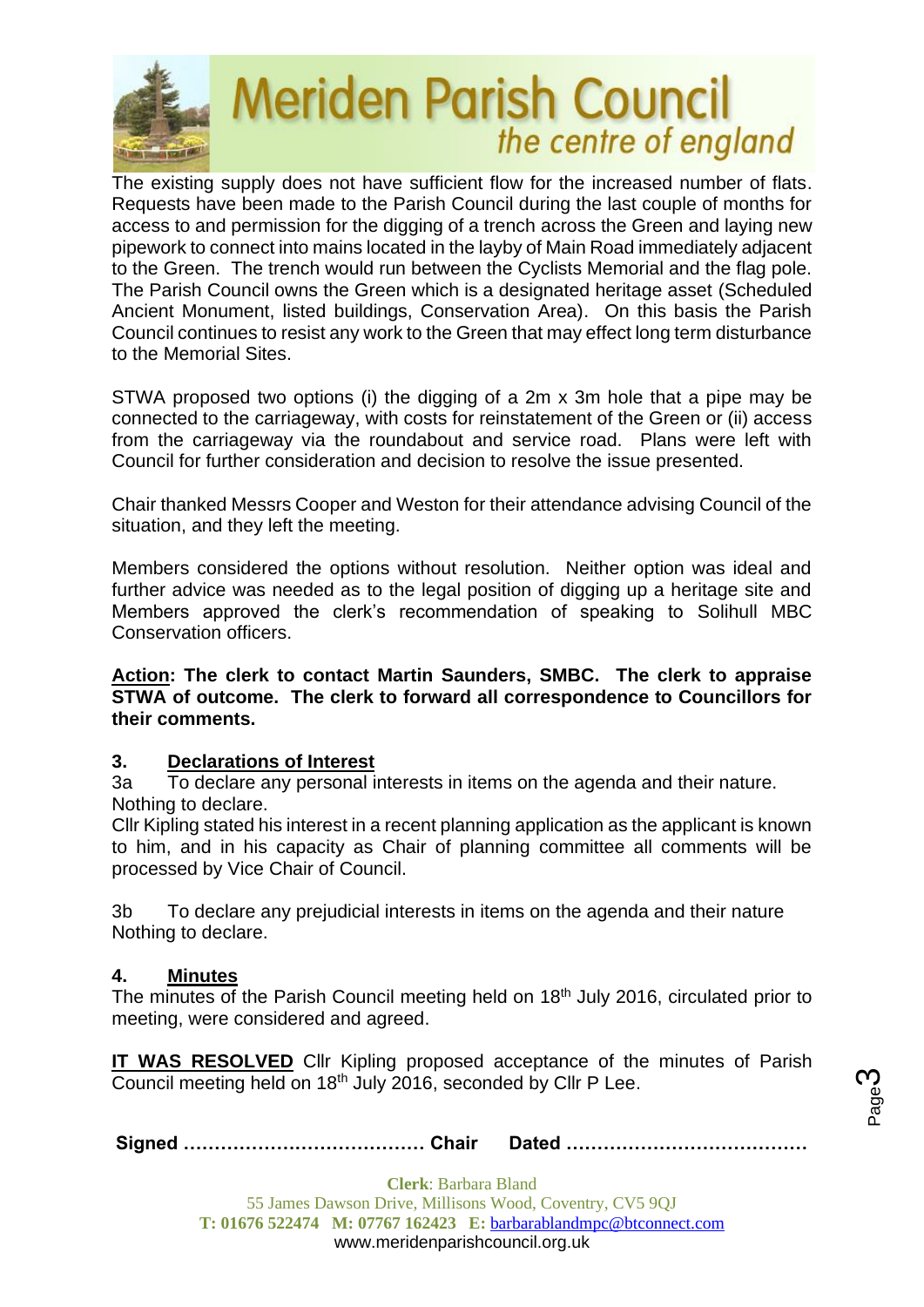

# **5. Finance**

# 5.1 Approve September Payments

The clerk circulated September payments for consideration and approval. The following items are added to the approval list:-

- (i) Edge IT Systems Limited £396 for Meriden Parish Council increasing total September payments from £3,521.37 to £3,917.37
- (ii) JSM Window Cleaning £20 for Meriden Sports Park increasing total September payments from £3,786.17 to £3,806.17.

**IT WAS RESOLVED** Cllr R Kipling proposed approval of September payments of £3,917.37 for Parish Council, seconded by Cllr P Lee. Cllr P Lee proposed approval of September payments of £3,806.17 for Sports Park, seconded by Cllr R Kipling.

# 5.2 Grant Thornton Audit/Annual Return 2015-16

Cllr Weaver advised there have been some technical issues raised by the auditors that are currently been worked through. The clerk advised that she and Cllr Weaver had met with SMBC solicitors and will be taking legal advice from Wright Hassall. **Action: Cllr Weaver and the clerk will meet with Wright Hassall on 20th September and report back to Members once the audit has been concluded at Council Development Day on 1st October.**

# 5.3 Freehold transfer of Sports Park and VAT

The clerk advised that she and Councillor Weaver had met with Andrew Kinsey and Deborah Merry on 15<sup>th</sup> September. SMBC are seeking external advice regarding VAT. Until this is resolved the freehold remains with SMBC.

## **Action**: **Clerk and Cllr Weaver to work with SMBC and advisors to conclude the matter. An update will be provided at Council Development Day.**

5.4 New Financial Regulations/Audit/Transparency/Policies

The clerk reported that this remains a work in progress and is linked to Local Council Award Scheme.

**Action: Finance committee to undertake review of all finance policies and regulations in accordance with WALC recommendations for Audit/Transparency policy.**

# **6. Progress Reports**

6.1 Village Hall Management Committee

Cllr Lynch Smith reported that all is going well with the latest big picture show being well attended. The next film will be shown on 15<sup>th</sup> October.

## 6.2 War Memorials

Cllr P Lee advised that the application for Remembrance Sunday road closure has been submitted. He also reported that Airfields for Britain Conservation Trust have contacted the Parish Council regarding putting a plaque on the sports park as an

**Signed ………………………………… Chair Dated …………………………………**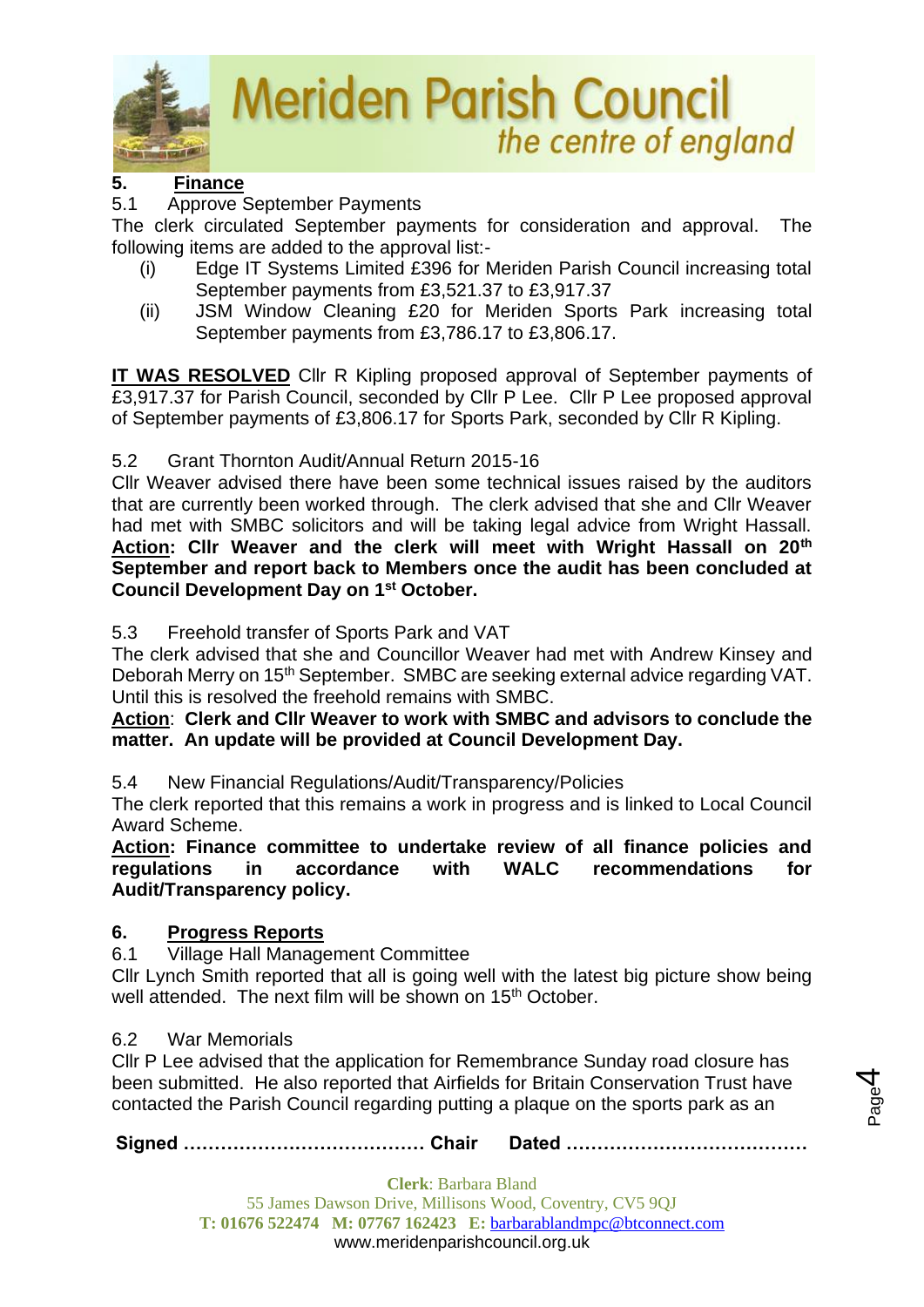

official WW1 airfield. The site is on the sewage works and it may have been used as an emergency landing strip, but this cannot be confirmed. Working with our local historian, the claim is without proof, therefore it is considered a plaque should not be placed in the sports park.

# **Action: Cllr P Lee will contact the Airfields for Britain Conservation Trust.**

# 6.3 Meriden Pool

Chair advised a couple of positive meetings with Chris Barr resulting in the recommendation Red Kite be appointed by SMBC to undertake a consultancy service proposal for a long term management plan of Meriden Pool. Members were asked to consider a 50/50 split of the quoted £1200 to carry out this work. Historical documentation, plans and drawings have been made available from parish council archives and Alder Mill who have carried out their own investigations and design. Members considered and approved a 50/50 split of consultant costs.

Cllr Kipling stated that he and some residents had historical information and documents that may assist Red Kite in a restoration and management plan.

**IT WAS RESOLVED** Members approved 50% of consultant costs in preparing a Pool Management Plan.

**Action**: **Clerk to liaise with Cllr Kipling, residents and officers. A meeting with Red Kite to be organised**.

## 6.4 Allotments

The clerk advised the driveway is 50% complete. There are two late payers of allotment rents.

**Action**: **Cllr P Lee and the clerk to review agreement and carry out a site visit to inspect allotments.**

## 6.5 Footpaths/Forum

Cllr Lynch-Smith reported all well with no issues.

## 6.6 Quarries Liaison Group

The clerk advised that discussion at September's meeting focused on resident complaints regarding dust and debris on Hampton Lane, Birmingham Road and Meriden roundabout, all from HGVs running into Area G, NRS site. A & A Recyling has communicated directly with residents and offered to conduct home visits to understand complaints and explain processes. It was considered unlikely that the Environment Agency would attend site for the purpose of dust monitoring due to there being no breech of licence conditions.

# **Action: The Clerk to contact complainants to arrange a visit by A & A Recycling.**

6.7 Solihull Area Committee

The next meeting will be held on 13<sup>th</sup> October. Any Councillor may attend.

**Signed ………………………………… Chair Dated …………………………………**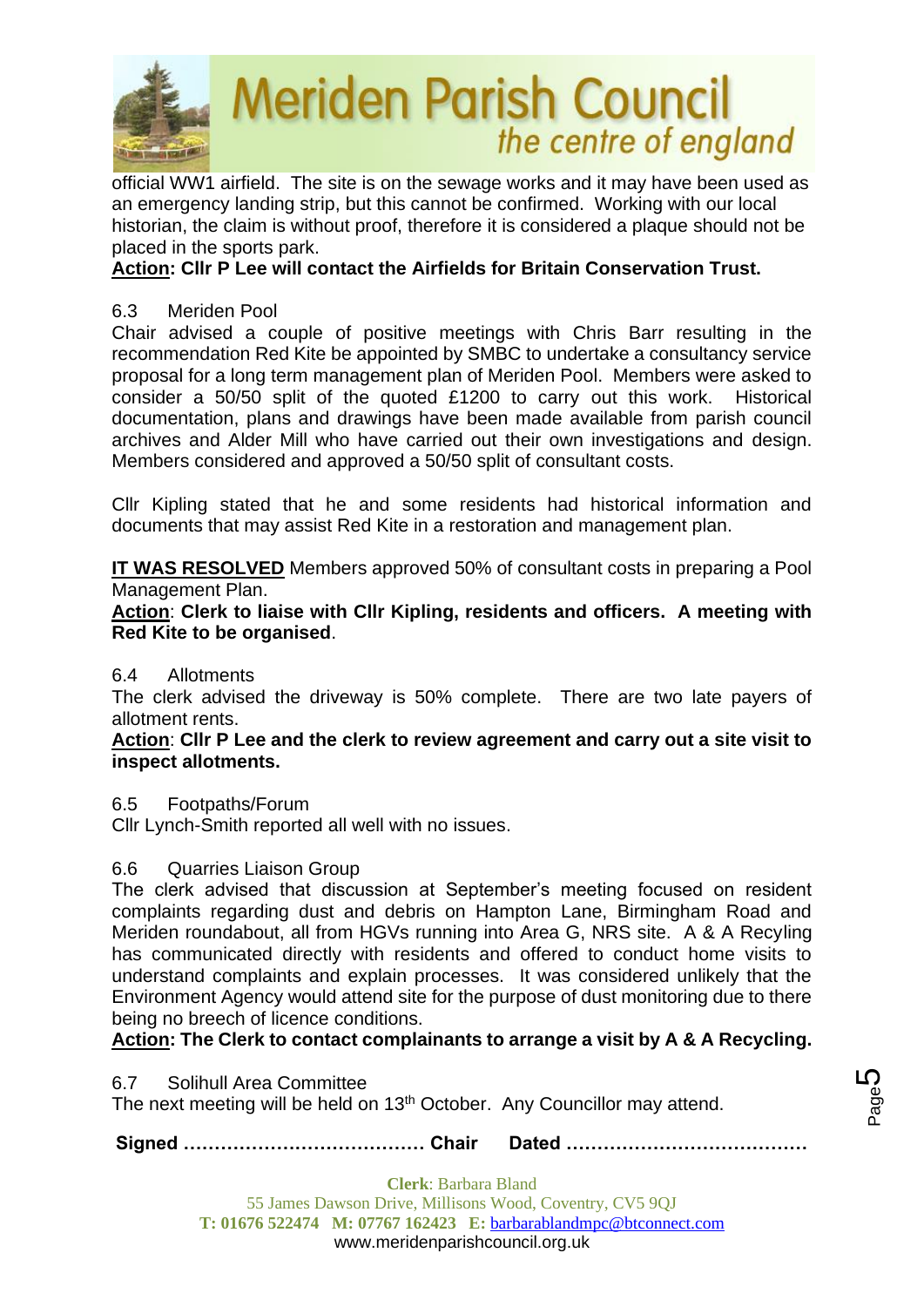

# 6.8 Tree Wardens & TPO List

Cllr Lynch-Smith advised a resident had answered the recent advertisement for volunteer tree wardens. The clerk with contact the applicant providing Cllr Lynch-Smiths email contact so a mutually convenient meeting may be arranged.

# **Clerk: The Clerk to email applicant and arrange meeting with Cllr Lynch-Smith.**

### 6.9 Community Surgeries

The Clerk and Cllr Weaver hosted a combined community and beat surgery on 8<sup>th</sup> August in the absence of Bruce Brant. There were no attendees and no representative from the rural Community Police team.

Bruce Brant hosted a surgery on  $6<sup>th</sup>$  September in the absence of the clerk, but there has been no feedback provided.

Action: The next surgery will be held on 10<sup>th</sup> October with the Clerk and Mr Brant.

## 6.10 Community Speed Watch

Cllr Barber was not in attendance however he had sent the following message "he has tried numerous times to contact WPC Smith who continues to be unavailable. There is no other contact and he will keep trying". Cllr Lynch-Smith wished to record her disappointment that another summer has gone without the opportunity of active speed watch dates. There are also volunteers waiting to be trained.

# **Action: Cllr Barber to follow up and provide update at next meeting.**

#### 6.11 HS2

Chair advised that she and Cllrs Lynch-Smith and M Lee met with Caroline Spelman MP on 10<sup>th</sup> September. The meeting raised issues in the House of Lords Select Committee Petition for the relocation of the Bickenhill Civic Amenity site to Meriden as set out in the HS2 documentation. The landowner has been speaking to SMBC regarding Area G currently operated by NRS Wastecare. Whilst Caroline Spelman outlined her support and continued petitioning, her recommendation was for the Parish Council to request a meeting with Cllr Ian Courts and District Councillors to discuss Meriden's issues and options.

**Action: The clerk to arrange a meeting with Cllr Courts and District Councillors.**

6.12 Meriden Sports Park (quarterly summary only) Nothing to report.

## **7. Clerk's Report**

The Clerk advised actions are reflected in agenda items.

## **8. District and Ward Councillor Reports**

Nothing to report from Cllr Allsopp.

**Signed ………………………………… Chair Dated …………………………………**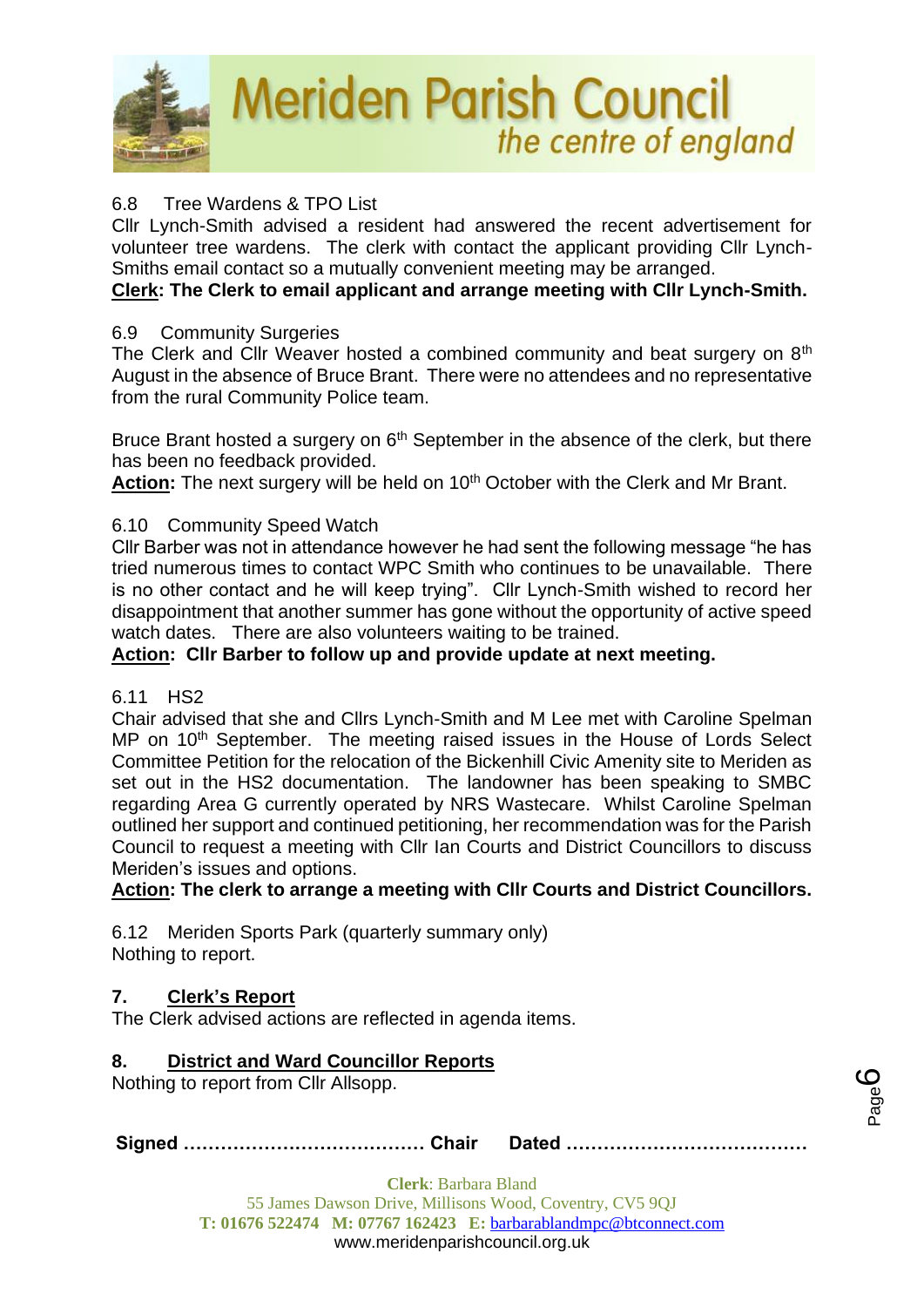

# **9. Correspondence & Communication**

Chair advised the clerk had circulated emails and other correspondence for information with the following received:-

- Scouts request to use the Green on 16<sup>th</sup> December for Centenary Celebrations of the scouting movement with 150 young people attending from neighbouring scouting organisations. A promise was made for scouting organisations to gather across the country to commemorate the 1916 Centenary. **In principle approval was given for the Green to be the venue for the District of Meriden however a risk assessment must be undertaken for scout leaders, Hi-Viz worn and orange fencing to be erected for health and safety of attendees.**
- A letter of acknowledge and thanks from ABF The Soldiers Charity regarding WW1 Committee donation.
- A letter and photograph from Brays Special School for the use of the Pavilion and Park for their end of term Teddy Bears Picnic.

## **10. Meriden Village Matters**

10.1 Library Update Nothing to report.

## 10.2 Village Commemoration WW1

Cllr M Lee advised that the WW1 Booklet had now been completed and distributed, all as part of the Lottery funding. Chair recorded thanks on behalf of the Parish Council and local community advising so many positive comments had been received on the publication. Also thanks to the team of distributor volunteers and of course the WW1 Committee for an excellent piece of work providing moving historical backgrounds of those lost, their families and village life during the Great War.

10.3 Meriden Gate (transfer of freehold of land known as Meriden Sports Park) Nothing to report.

10.4 Taylor Wimpey (Transfer of Allotments/freehold land) Nothing to report.

## 10.5 Highways

The clerk advised that the Fillongley Road Crossing petition had been delivered to Cllr Bell who had forwarded to Cllr Ted Richards, Portfolio and Cabinet holder for Transport and Highways. The latest update is that this will go before the Transport and Highways Cabinet Decision Session on 6th October and the outcome will be advised thereafter. The named officer is Mr Davinder Chohan. **Action: Clerk to monitor and liaise with Mr Chohan**.

10.6 Land Registry & Ownership

Nothing to report.

**Signed ………………………………… Chair Dated …………………………………**

Page  $\blacktriangleright$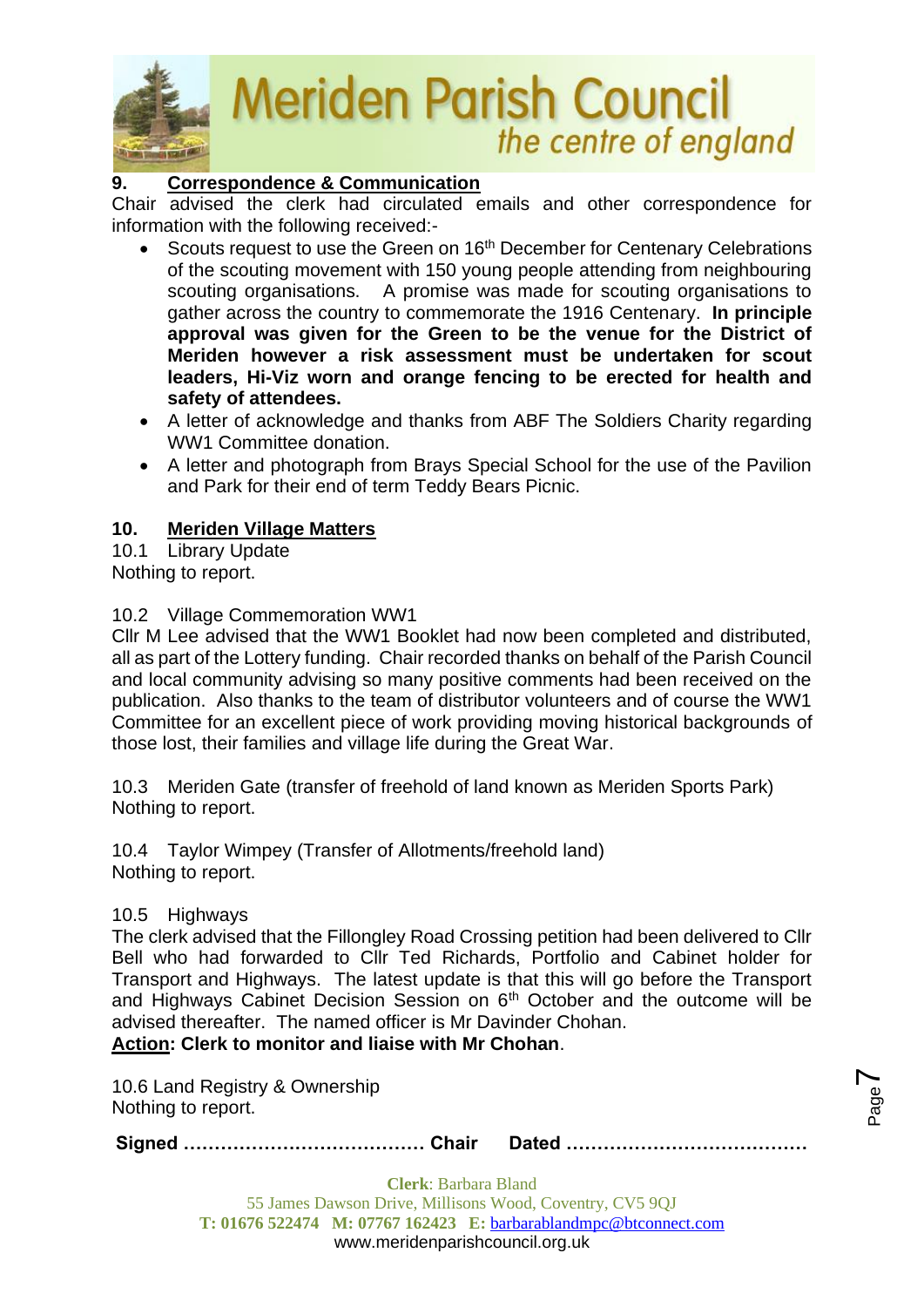

10.7 Solihull Neighbourhoods in Bloom & Heart of England in Bloom 2016 The Clerk advised an invitation had been received to attend the Bloom Presentation on 3rd October. Cllr Lynch Smith will be attending and suggested wildflowers be planted along the verges in Millisons Wood.

# **Action**: **The clerk to liaise with Rangers and Parks regarding wildflower planting.**

10.8 Litter

This item is referred to Tammy Rowley and Bruce Brant who have requested all residents call the Connect number 0121 704 6000 who will log the call with street cleansing and the number of calls/incidents may be tracked.

## **Action**: **The clerk to put this onto website for resident information.**

10.9 Mobile Mast Update Nothing to report.

10.10 Local Council Award Scheme Nothing to report.

10.11 82 Bus Route & Failure of Service This item is covered in item 2 public participation; please refer Cllr Nunn actions.

10.12 Street Association Project Nothing to report.

## **11. Solihull Partnership Forum**

The next meeting will be held on 28<sup>th</sup> September and Cllr Weaver will be attending.

#### **12. Planning Matters**

#### 12.1 Neighbourhood Planning Update

Cllr M Lee reported that the call for sites survey and draft report has been analysed by the planning consultant with independent technical assessments of all sites identified in the draft report being undertaken. This has included additional sites identified by the Parish Council as part of the neighbourhood plan exercise. The consultant will be conducting an opinion poll on the call for sites but the outcome will not mean those identified sites will be developed. The technical assessment will be provided to SMBC when sites have been chosen. A public consultation event is arranged for 24<sup>th</sup> September in the Village Hall. Cllrs Weaver, M Lee and the planning consultant will attend together with Caroline Spelman MP; the consultant will provide Q and A opportunities.

Recent communication from Gary Palmer, SMBC, suggests their technical assessment will be completed until end Autumn and will be reported at next Area Committee meeting.

**Signed ………………………………… Chair Dated …………………………………**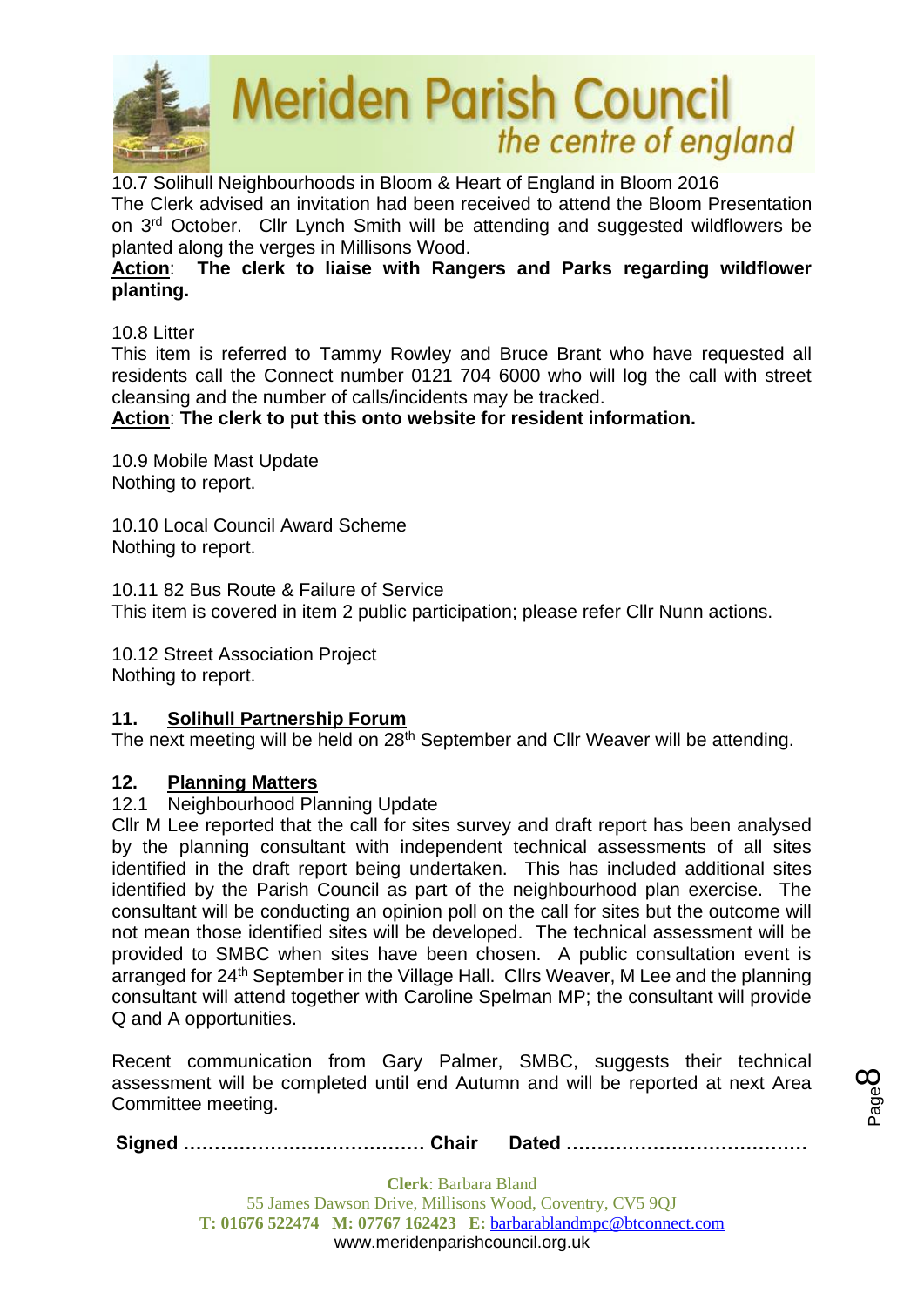

Cllr Allsopp stated that SMBC's technical assessments will go before Cabinet prior to any public consultation. He further added that Balsall Common and Berkswell had run a successful event that included landowners and developers.

**Action**: **Cllrs M Lee and Weaver will continue working with the Neighbourhood Planning Group and Consultant; the clerk will pull together maps, materials and other resources needed for public consultation event.**

12.2 Planning Application Status Updates

Cllr Kipling reported that all planning applications forwarded to planning committee have been processed with comments put onto MBC planning portal.

12.3 Update of Old Garage & Caravan Storage Site, Birmingham Road Nothing to report.

12.4 Unlawful Caravan Storage Site

Caravans have started to be removed from the site. There have been reports of damage and property missing.

12.5 Land for Burial – Cllr Lynch-Smith Nothing to report.

12.6 Copse & Bridleway Nothing to report.

12.7 Community Asset/Right to Bid

The clerk is in receipt of the application to register Oddfellows Allotments from the planning consultant, to complete the formal application process.

**Action**: **The clerk will complete application process and submit to SMBC.**

12.8 Enforcement Notice Register Nothing to report.

# **13. Parish Council Development Day**

The next development day is Saturday 1<sup>st</sup> October. An invitation to James Carpenter to attend for the purposes of providing a planning briefing has been declined for the second time.

## **14. New Website**

Cllr M Lee advised that only four pen-portraits and Member profiles have been received. The new logo has been revised and Members considered their approval of the re-brand and approved with the strap line remaining as "The Centre of England. **Action**: **Cllr M Lee to continue collating new branding, gallery and Member information.**

**Signed ………………………………… Chair Dated …………………………………**

Page ග